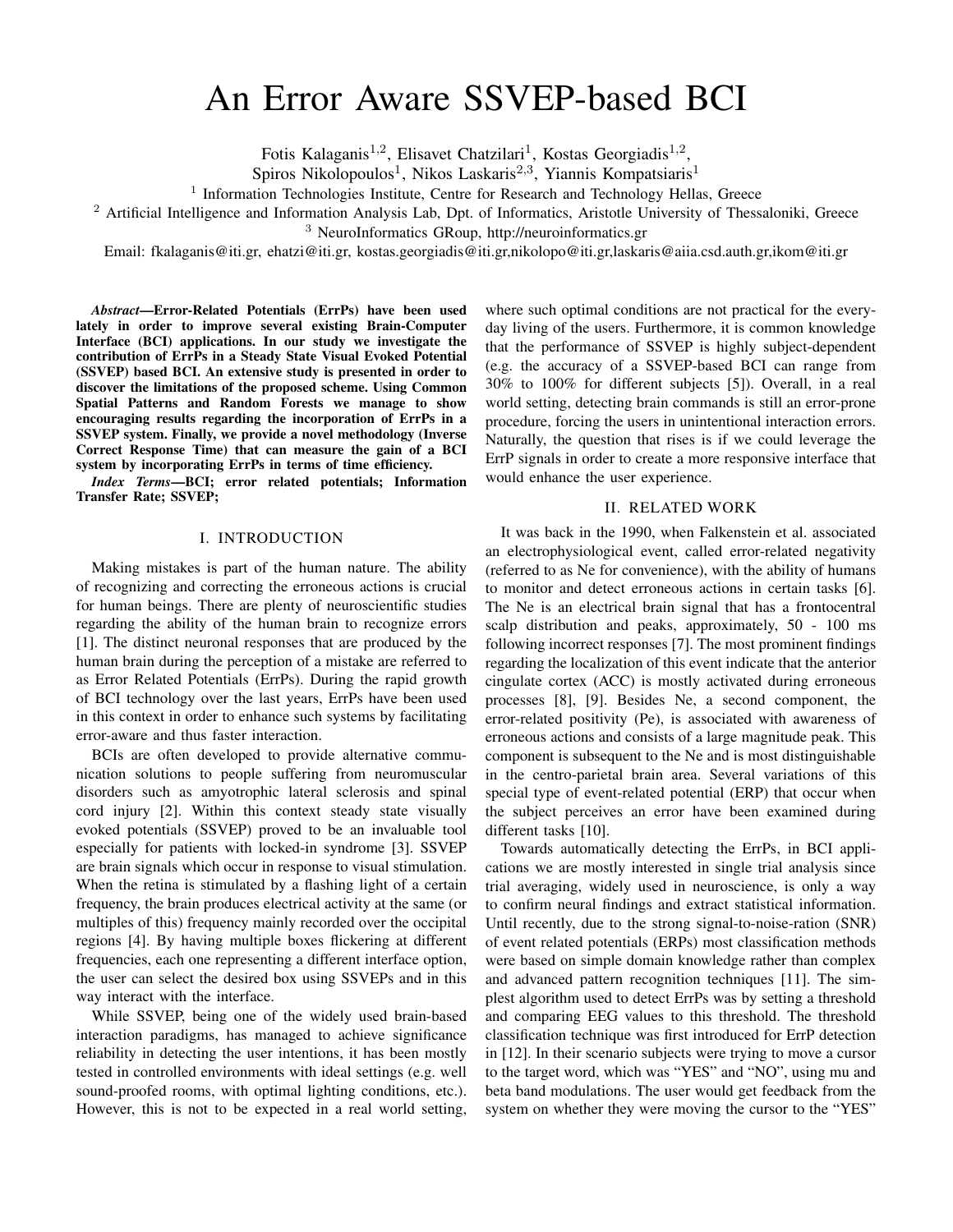or the "NO" word, which would elicit ErrPs in case it was not the expected move. During this study, the overall performance of the BCI improved by using the aforementioned simple ErrP detection technique in the Cz electrode. Furthermore, this study confirmed that ocular artifacts don't seem to affect the ErrPs since the Ne component was found in both eye blinkfree trials and in cleaned ones.

The first effort in the single trial ErrP analysis that made use of more sophisticated machine learning techniques than just using a threshold was proposed in [13], where the authors focused their research in avoiding false positives (the classification of a correct response as an erroneous). The experiment was conducted following the "d2 attention test" during which the participant is given a page full of letters and has to mark any letter "d" with two marks around above it or below it in any order. The features, that the authors used, relied on subsampling of the original timeseries (from 100Hz to 20Hz) and were modeled by a Gaussian distribution. Therefore the classifier they used was a conjunction of Fisher's Discriminant and Neyman-Pearson Lemma. Their reports were promising since they managed to improve the BCI performance fairly by designing classifiers that are capable of bounding false positives (FP), which would classify correct responses as errors. Also utilizing a Gaussian classifier, the authors in [14] present a BCI for controlling a robotic arm. Actually to make things simpler for the users they asked them to control the arm using keys towards a predefined direction. The trick here was that the interface deliberately misinterpreted the user's action in order to elicit ErrPs. The results that were presented during their study was 79.9% average accurate detection of error trials and 82.4% on correct trials. We must state here that they also were based on the FCz and CPz electrodes using the subsampling technique for feature extraction.

When ErrPs were established in the neuroscientific community, more studies started to investigate how they could be exploited in order to improve the existing BCIs. One type of applications relates to the idea that ErrPs could automate the process of calibrating the BCI systems. In this direction, self calibrating BCI systems have made their appearance [15] showing that having a usable BCI control from the beginning of the experiment without any prior calibration is achievable. In the same vein, the authors of [16] used ErrPs to adapt a classifier online. The problem of missing labels, which is the main problem in such approaches was solved by detecting the presence of an ErrP during the training of a code-modulated visual evoked potential (c-VEP) BCI.

A second type of applications, closely related to this work, includes the utilization of ErrPs as an error-awareness mechanism that could facilitate the creating of more responsive interfaces. In this case the erroneous actions that need to be corrected are typically caused by the BCI system itself rather than the user. For example, the authors in [17] utilized ErrP signals in a mind-based control interface of robots, indicating which commands were erroneous and should be discarded. A visual feedback was provided to the subject indicating the output of the classifier before the actual execution of the given command (e.g. turn left). In case the feedback elicited an ErrP, this command was ignored and the robot continued to execute the previous command. The reported results were encouraging regarding the application of ErrPs towards improving the reliability and accuracy of the existing BCI system. In the same direction, the authors of [18] took advantage of neural correlations with error awareness so as to achieve higher ITR in a P300 based BCI. The proposed approach in this work falls under this category of applications, since it utilizes the ErrP signals as an error-awareness mechanism of a BCI system. However, compared to the brain controlled interface and the P300 speller, our BCI system materializes as a web site interface that relies on SSVEP signals to distinguish between the multiple options that a website offers. To the best of our knowledge, this is the first work that combines ErrPs with SSVEPs, providing an error-aware web site management BCI.

#### III. METHODOLOGY

This section mainly outlines the tools that were employed during this study and were used during single trial analysis of the ErrPs. The typical pipeline for ErrP detection consists of filtering, extracting temporal features (i.e. subsampling), concatenating the features of multiple channels in a single feature vector and finally classifying the vectors in correct and error trials using Support Vector Machines as the classification scheme. In this work, besides the standard procedure we also test a number of additional and different algorithms. More specifically, in order to remove bad recordings we test an outlier detection algorithm (Section III-A). Furthermore, we investigate whether Common Spatial Patterns (CSP), a well-known algorithm for EEG signal analysis, can help in extracting representations that better separate the two classes (Section III-B). Finally, in order to reliably separate erroneous from correct signals several learning techniques were examined besides the typical SVMs (e.g. Random Forests and AdaBoost) (Section III-C).

#### *A. Outlier Detection*

Detecting outliers in multivariate data (as in multichannel EEG) is not as straightforward as in the two dimensions. When the dimension exceeds two, one cannot always rely on visual inspection of the data since multivariate outliers may not be visible on lower dimensional settings. The Minimum Covariance Determinant (MCD) estimator that was introduced by Rousseeuw [19] is exploited in our study to detect and hence remove outliers. MCD estimator searches for the subset of  $h$  data points whose covariance matrix has the smallest determinant. Then Mahalanobis distance is used to compute the distance for each observation to the center of the data while taking into account their shape. Long distanced observations (trials in our case) are removed [20].

# *B. Common Spatial Patterns*

The CSP algorithm provides spatial filters of the original two-class signal matrices that maximize their variance. Considering two multivariate signals, in our case multivariance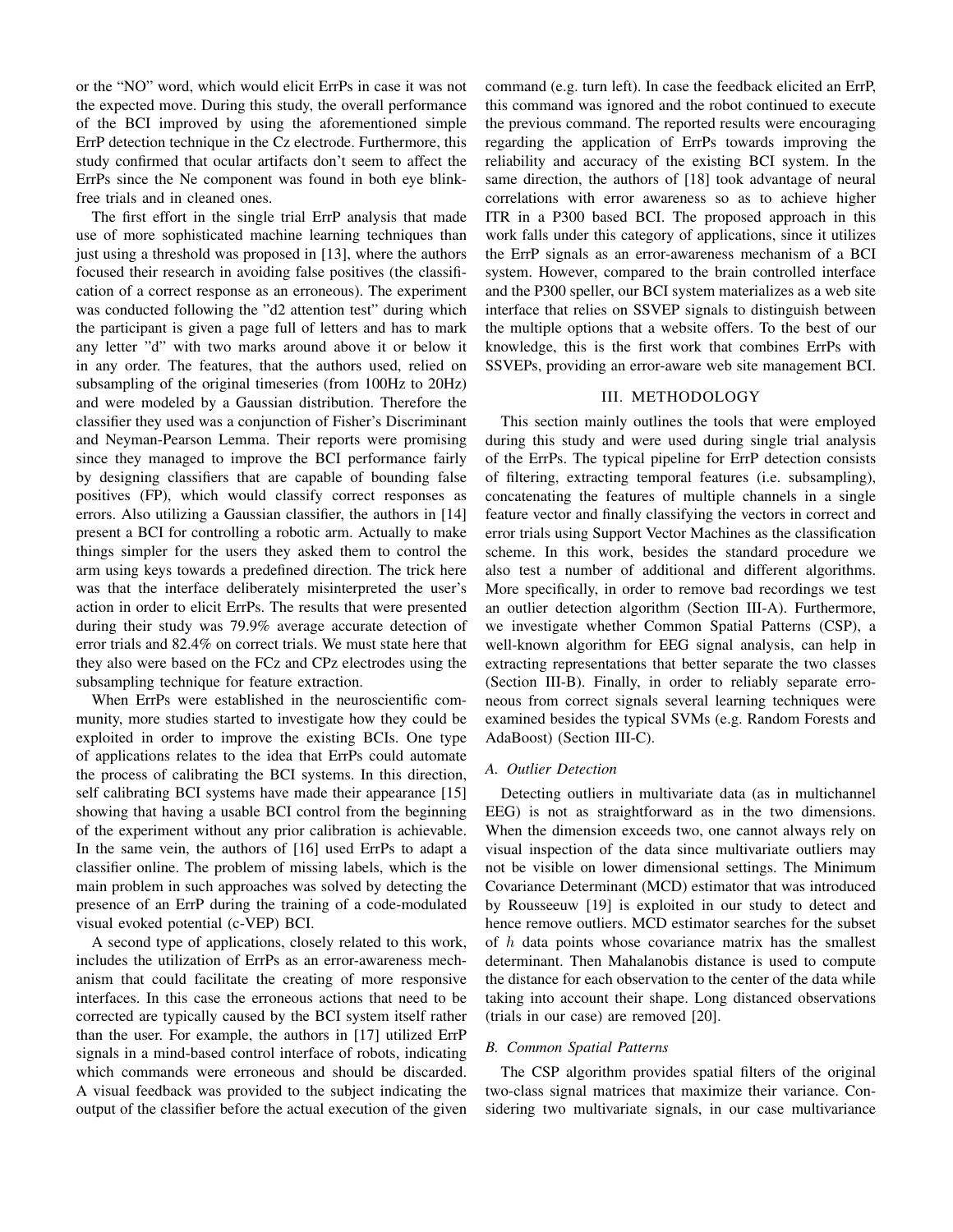refers to multiple channels,  $X_1, X_2$  of size  $N \times T_1$  and  $N \times T_2$ respectively where N is the number of channels and  $T_1, T_2$ is the number of time samples (in our study  $T_1 = T_2$ ), the CSP algorithm provides the optimal weights, w, so that the signal can be separated into additive subcomponents which have maximum variance among the two classes (error and correct trials in our case). This is achieved by the simultaneous diagonalization of the averaged covariance matrices over all trials of each class  $\overline{C_1}$  and  $\overline{C_2}$ , which is equivalent to the generalized eigenvalue decomposition. Eigenvectors that correspond to the largest eigenvalues maximize variance for the first condition and eigenvectors that correspond to smallest eigenvalues maximize the variance for the other [21].

# *C. Classification*

In this work, we examine three different classification schemes; SVMs, Random Forests and Adaboost. SVMs are among the most popular classification algorithms and aim to find the optimal hyper-plane that separates the positive class from the negative class by maximizing the margin between the two classes. Random Forests and Adaboost fall in the ensemble learning category, which, based on the assumption that multiple weak classifiers can perform better than a single but more robust classifier, trains multiple classifiers based on the same learning algorithm (decision trees in our case). Random Forests combine the output of random multiple weak classifiers using their average contribution. On the other hand, AdaBoost combines the outputs of each weak classifier into a weighted sum. The weights are optimized during the training phase.

## IV. EXPERIMENTAL SETUP

#### *A. Experimental protocol*

The experimental protocol relies on the SSVEP-based selection of 5 boxes in the context of the MAMEM site. The participants were asked to select one of the 5 magenta boxes flickering at different frequencies. The boxes would flicker for 5 seconds, then they would stop and a preview of the box that was selected by the system was shown for 2 seconds to the participant by turning the magenta color of the selected box to green (Figure 1). In the case that the previewed box was not the same as the one the participant was asked to observe, we would expect to create an ErrP in the recorded EEG signal a few ms (200-800) after the preview. In order to maintain a similar ratio of correct and error trials for each participant, we opted for a random classifier to select the boxes (with a ratio of 70% correct and 30% erroneous). The participants were not aware of the random classifier so as to get a natural response to the unexpected erroneous trials.

#### *B. Dataset*

The signals were captured with the EBN cap ( 64 electrodes, 128Hz sampling rate). 5 subjects participated in the study, all male, right handed and between 26-37 years old. Each participant performed a total of 100 trials (20 trials per box), out of which 70 were correct and 30 erroneous. After the start



Fig. 1: Selection preview for the SSVEP-based interface

of the selection preview, which lasted 2 seconds, the EEG signal was recorded for these 2 seconds in order to acquire the potentials and then the system would redirect to the selected option so that the participant could move to the next trial.

#### *C. Implementation details*

For the experiments we made the following choices. First zero-phase filtering (1-20Hz) was applied on the signals. For the ErrPs, the EEG signal between 0.2-0.8 seconds after the preview of the selection was used. For outlier detection, the function *robustcov* in Matlab was applied with default parameters. For the CSP, we used 6 electrodes (AF3, AF4, F7, F8, FCz, CPz) and kept the two most important components. Finally, 10-fold cross validation was used to extract the Accuracy, Precision and Recall of detecting ErrPs.

# V. EXPERIMENTAL RESULTS

#### *A. Visual Inspection*

Figure 2 presents the average signal across all trials for one subject and for the 6 utilized electrodes. The red line corresponds to the average signal of the erroneous trials, the blue line to the correct trials and the green line is their difference. The contradiction in polarity is justified by the re-reference procedure we performed. With visual inspection we can easily find out two peaks at about 350 and 450 milliseconds. Comparing our results with the literature we observe that the two components are time delayed about 100 milliseconds which could be justified by the previous condition during which brain was performing a completely different task and habituated [22].

#### *B. Maximizing ErrP detection rate*

In order to come up with the optimal setup for the ErrP detection several settings have been investigated during our study. In this section we provide information of the most prominent. In order to assess the different variations a baseline configuration was decided. The filtered and sub-sampled signal was used as input to SVMs with 3rd degree polynomial kernel (this kernel was selected based on a set of preliminary experiments).

In order to assess the benefit of removing outliers, we compare the performance of the baseline configuration to the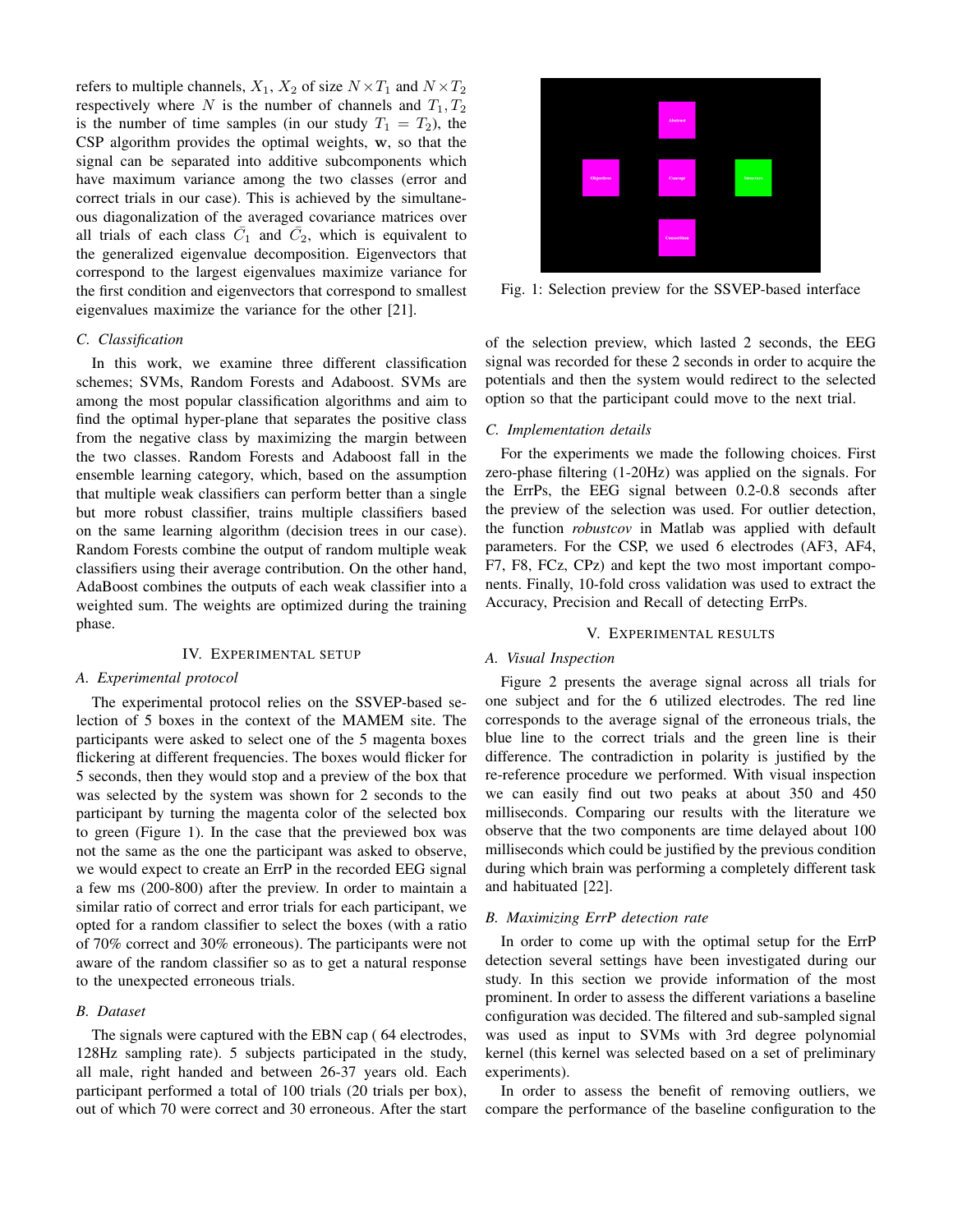

Fig. 2: Average responses for correct, error trials and their difference. Time (x-axis) is relative to preview onset.

TABLE I: Baseline configuration

|                  | Accuracy | Precsion | Recall |
|------------------|----------|----------|--------|
| S <sub>01</sub>  | 0.6800   | 0.3000   | 0.0667 |
| S <sub>02</sub>  | 0.7700   | 0.8519   | 0.3000 |
| S <sub>0</sub> 3 | 0.8000   | 1.0000   | 0.3333 |
| S <sub>04</sub>  | 0.7200   | 0.6389   | 0.2000 |
| S <sub>05</sub>  | 0.7600   | 0.7083   | 0.3333 |
| Average          | 0.7460   | 0.6998   | 0.2467 |

one enhanced with the outlier removal technique presented in Section III-A. The results, in tables I and II respectively, show the impact of outlier removal in our study. It is worth noting that the most significant gain by this process comes from the precision metric, which is quite important in the case of ErrP detection. Thus, for the following experiments outlier detection is applied.

In order to assess the benefit of using the CSP method in the case of ErrP detection, we compare the previous configuration with the enhanced version of adding CSP-based filtering. In Table III we provide the results of the CSP-based configuration. Comparing Table III with Table II, we can see the significant improvement that CSP algorithm provides in both terms of accuracy and recall, without compromising the precision. So, from now on CSP filtering will be applied on the trials for the next experiments.

Finally, we investigate into various classification schemes; more specifically, SVMs with 3rd degree polynomial kernel, random forests and Adaboost (using decision trees as the baseline classifier). The results are presented in Tables III, IV, V for each algorithm respectively. We can see that SVMs and RFs perform significantly better than Adaboost, while there is no straightforward winner between them with respect to all three metrics. However, we can see that RFs provide a much higher recall rate, with minor compromises in terms of precision. For this, we select this classifier for our error-aware BCI system.

TABLE II: Outlier removal + SVMs

|                  | Accuracy | Precsion | Recall |
|------------------|----------|----------|--------|
| S <sub>01</sub>  | 0.7452   | 0.8333   | 0.1500 |
| S <sub>0</sub> 2 | 0.7482   | 1.0000   | 0.2333 |
| S <sub>0</sub> 3 | 0.7625   | 1.0000   | 0.1833 |
| S <sub>04</sub>  | 0.7278   | 0.5714   | 0.1833 |
| S <sub>05</sub>  | 0.7625   | 0.6905   | 0.3667 |
| Average          | 0.7492   | 0.8190   | 0.2233 |

TABLE III: Outlier removal + CSP + SVMs

|                 | Accuracy | Precision | Recall |
|-----------------|----------|-----------|--------|
| S <sub>01</sub> | 0.7643   | 0.7500    | 0.3000 |
| S <sub>02</sub> | 0.8000   | 0.9028    | 0.4667 |
| S <sub>03</sub> | 0.8750   | 1.0000    | 0.5500 |
| S <sub>04</sub> | 0.7278   | 0.7500    | 0.0833 |
| S <sub>05</sub> | 0.7375   | 0.6762    | 0.4667 |
| Average         | 0.7809   | 0.8158    | 0.3733 |

TABLE IV: Outlier removal + CSP + Random Forests

|                  | Accuracy | Precision | Recall |
|------------------|----------|-----------|--------|
| S <sub>01</sub>  | 0.8071   | 0.7500    | 0.5000 |
| S <sub>02</sub>  | 0.8143   | 0.8333    | 0.6500 |
| S <sub>0</sub> 3 | 0.8875   | 0.8000    | 0.7167 |
| S <sub>04</sub>  | 0.7972   | 0.8148    | 0.4167 |
| S <sub>05</sub>  | 0.7875   | 0.6458    | 0.5333 |
| Average          | 0.8187   | 0.7688    | 0.5633 |

TABLE V: Outlier removal + CSP + Adaboost

|                  | Accuracy | Precision | Recall |
|------------------|----------|-----------|--------|
| S01              | 0.7571   | 0.7167    | 0.5500 |
| S <sub>0</sub> 2 | 0.7339   | 0.7937    | 0.4333 |
| S <sub>0</sub> 3 | 0.7982   | 0.6667    | 0.5000 |
| S <sub>04</sub>  | 0.7389   | 0.5370    | 0.3500 |
| S <sub>05</sub>  | 0.7250   | 0.5238    | 0.3667 |
| Average          | 0.7506   | 0.6476    | 0.4400 |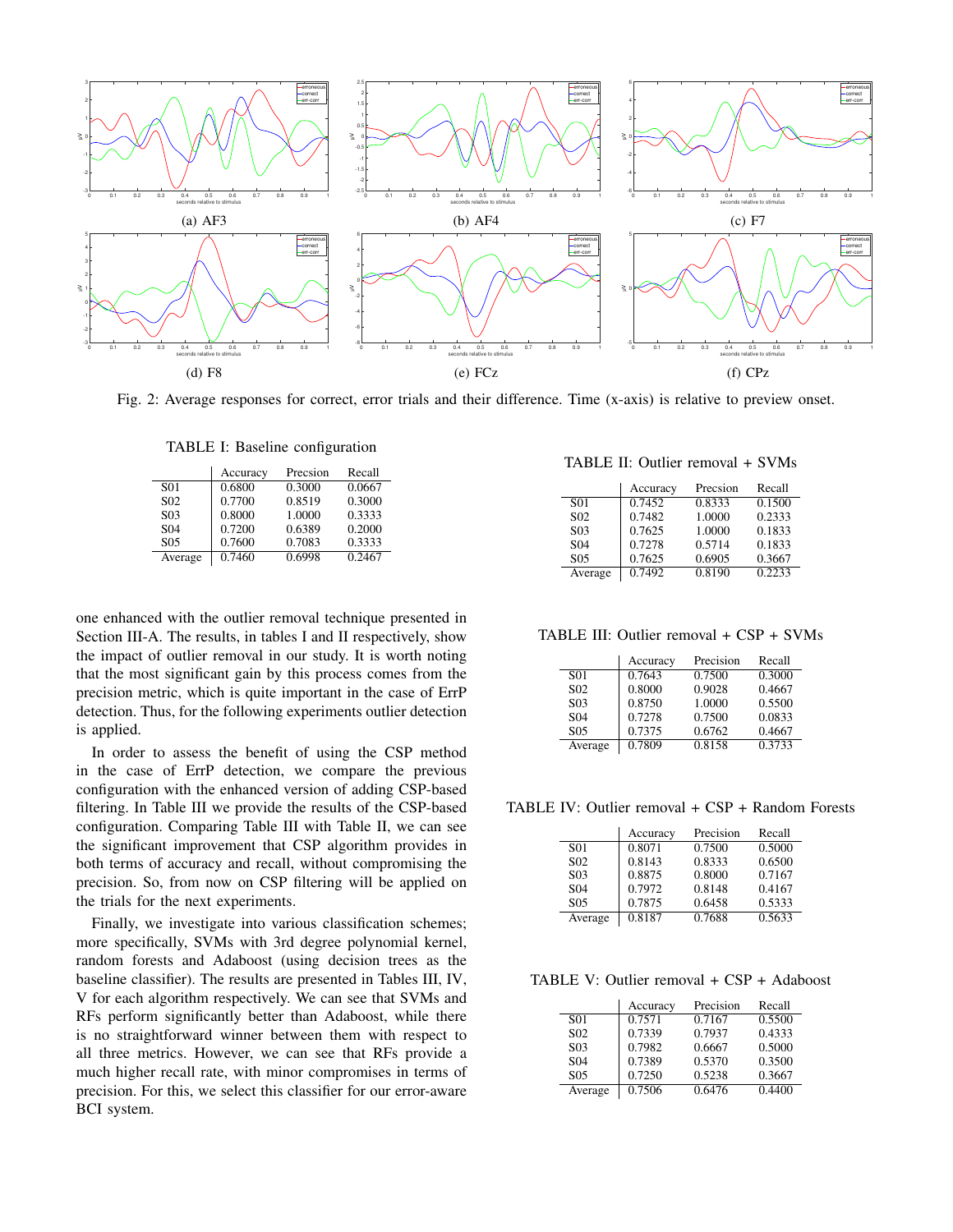# *C. Measuring the efficiency of the system*

Our objective in this section is to showcase the benefit of having an error detection system in a web-site BCI, with respect to the ITR (i.e. the time that is required to perform an action on the web-site). For this reason, we compute the inverse of the average time needed for an individual to complete a correct SSVEP trial by taking into account the SSVEP system accuracy as well as the precision and recall values of the ErrP detection system. This quantity, that will be referred to as *Inverse Correct Response Time*, is monotonically related to the ITR of the system (i.e. information transfer per unit of time). Denoting the number of trials to be completed as s, accuracy of the SSVEP system as Acc, the data length of the SSVEP trial as  $t$  (i.e. for how many seconds will the boxes flicker), the recall of correct responses as  $Re(c)$ , the recall of erroneous responses as  $Re(e)$  and the time needed for the user to transition from the erroneous state to the selection panel as  $d$ , we calculate the time needed to complete  $s$  correct trials in a simple SSVEP system (i.e. without ErrPs):

$$
Time = s \cdot t + (d + t) \cdot s \sum_{i=1}^{\infty} (1 - Acc)^i \tag{1}
$$

Eq. 1 sums the time for s trials plus the extra time needed to redo the erroneous ones till none erroneous is left. Although the way to calculate the time needed by a simple SVEEP system is straight forward the calculation of time required in a SSVEP-ErrP combination system comes from the addition of four subcomponents. Considering the first stage of a SSVEP system where the system classifies the user intentions with accuracy Acc. Then the ErrP system detects the errors with a true positive rate (TP), a false positive rate (FP), a false negative rate (FN) and a true negative rate (TN). In the first case (TP), the user selected the intended box (correct trial) and the ErrP system did not detect an error. These trials do not need to be repeated. In the case of FP, where the SSVEP system made an error but it was not detected, the user needs d time to go back and  $t$  time to redo the trial. In the case of FN, where the SSVEP system did not make an error but an error was detected by the ErrP system, the user needs  $t$  time to redo the trial. Finally, in the case of TN, where the SSVEP system made an error and it was successfully detected, the user needs t time to redo the trial. In all cases, there is an additional time e that is essential for the ErrPs to be elicited, which is added to the time  $t$  of each trial.

$$
Time_{TP} = Acc \cdot s \cdot Re(c) \cdot (t + e)
$$
 (2)

$$
Time_{FP} = (1 - Acc) \cdot s \cdot (1 - Re(e)) \cdot (t + e + d) \tag{3}
$$

$$
Time_{FN} = Acc \cdot s \cdot (1 - Re(c)) \cdot (t + e) \tag{4}
$$

$$
Time_{TN} = (1 - Acc) \cdot s \cdot Re(e) \cdot (t + e) \tag{5}
$$

Equations  $(2)$ ,  $(3)$ ,  $(4)$ ,  $(5)$  describe the amount of time needed during the first pass of trials (after the operation of the SSVEP classifier) modulated by the ErrP system. In order to calculate the total time required by the SSVEP-ErrP system to successfully run s trials, we recursively compute the previous equations substituting s with the number of remaining trials. This recursive computation leads to Eq. 6.

$$
Time = s \cdot (t + e) + [Acc \cdot s \cdot (1 - Re(c)) \cdot (t + e) +
$$

$$
(1 - Acc) \cdot s \cdot (1 - Re(e)) \cdot d] \cdot \sum_{i=1}^{\infty} (1 - Acc \cdot Re(c))^{i-1}
$$
(6)

Finally, ICRT is defined to be the number of trials times the inverse of the already calculated time ( $ICRT = s/Time$ ). Intuitively, the use of ErrPs is justified when both conditions are met: a) the accuracy of SSVEPs is not perfect, and b) the robustness of ErrPs detection is significant.

Since the SSVEP system highly depends on the duration of the provided signal we present figures that show the profit of our approach in three different scenarios that differentiate in time needed for the SSVEP detection to operate (e was set to 0.25sec in our case, which is the expected time for ErrPs to be elicited). In order to visualize the results, we plot the ICRT of the systems with respect to the accuracy of the SSVEP detection. The results can be seen in Fig. 3(a-c) for the three data lengths  $(t)$  of SSVEP. As shown by the figures, the ErrP system provides significant benefit in terms of ICRT in the case where the SSVEP-system accuracy is below a certain threshold, which depends on the SSVEP trial length  $(t)$ . This point of change corresponds to the intersection of the simple SSVEP system (blue dashed line) and the SSVEP-ErrP system (green solid line).

#### VI. DISCUSSION

In this paper we investigated the contribution of ErrPs in a SSVEP system under realistic conditions. The presented proofof-concept shows that the limitation in such combination, between ErrPs and SSVEPs, is bidirectional. Systems utility is not only dependent from the SSVEP system accuracy but also from the capabilities of the ErrPs classifier. In order to enhance the performance of a SSVEP-based BCI we had to employ more sophisticated algorithms than the typically employed methodology including more delicate preprocessing procedure and capable classification methods. Finally, we present a configuration to enhance experience in BCI systems by trying to exploit neural responses associated with humans' critical ability to recognize errors. To this end, we show the limitations of a SSVEP-ErrP system based on a novel methodology to measure the efficiency of the system.

#### ACKNOWLEDGMENT

This work is part of project MAMEM that has received funding from the European Unions Horizon 2020 research and innovation programme under grant agreement No 644780.